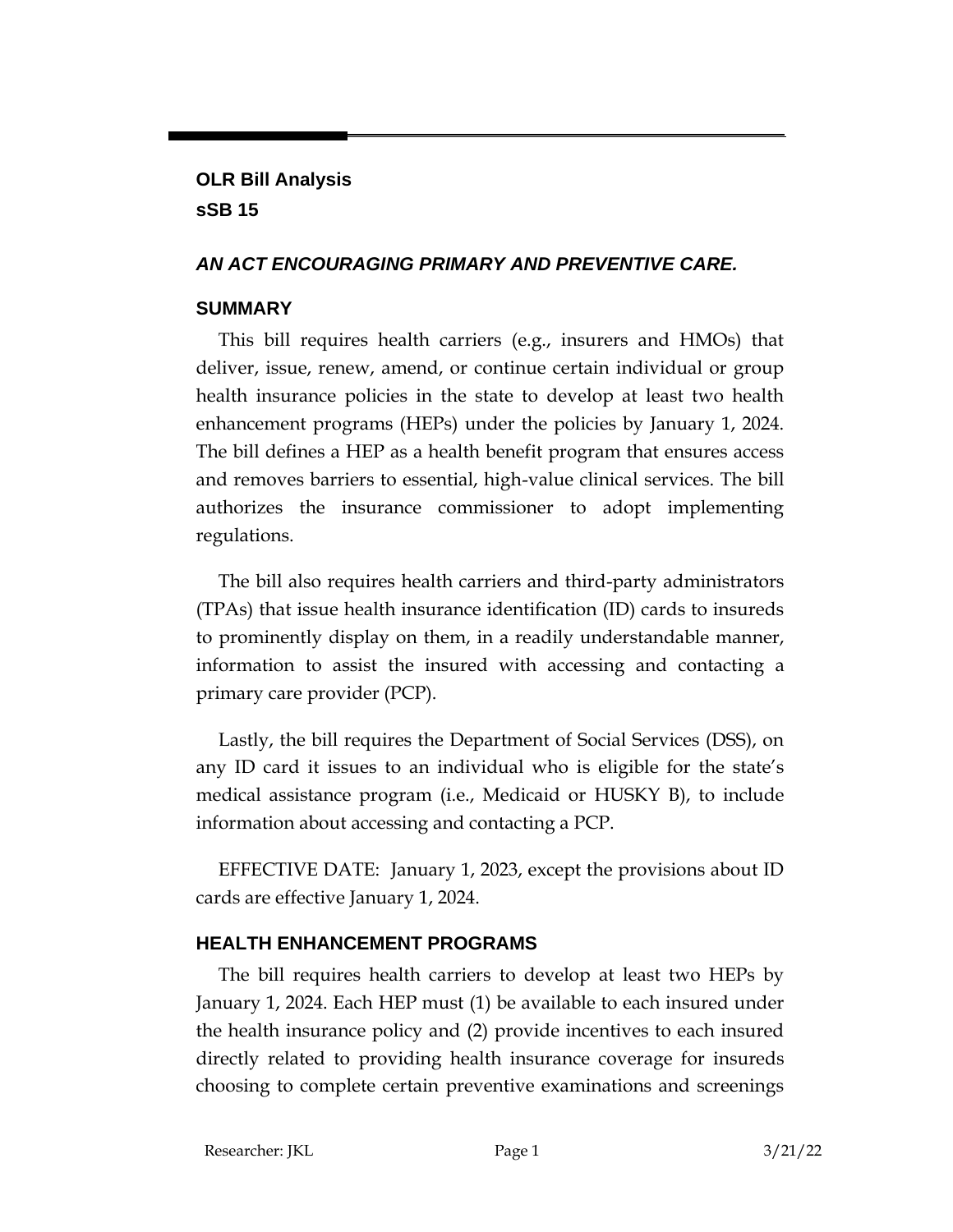the U.S. Preventive Services Task Force recommends with an "A" or "B" rating. (Presumably, the bill means to limit this to chronic diseases as defined in the bill (i.e., coronary artery disease, diabetes, hyperlipidemia, or hypertension). However, while the bill defines "chronic disease," it does not otherwise use the term.)

The bill prohibits a HEP from imposing any penalty or negative incentive on an insured. It also specifies that an insured cannot be required to participate in a HEP.

The bill also requires certain individual and group health insurance policies to cover the HEPs. However, it is unclear if this means they must cover HEP administration costs or the examinations and screenings insureds receive through the HEP.

The bill's HEP provisions apply to individual and group health insurance policies delivered, issued, renewed, amended, or continued in Connecticut that cover (1) basic hospital expenses; (2) basic medicalsurgical expenses; (3) major medical expenses; or (4) hospital or medical services, including those provided under an HMO plan.

### **HEALTH INSURANCE ID CARDS**

Under the bill, health carriers and TPAs that issue health insurance ID cards must include on an insured's ID card the name and contact information for an in-network PCP whom the insured designated as his or her preferred PCP.

If the insured did not designate a PCP, the carrier or TPA must instead include on the ID card (1) a telephone number the insured may call to access telehealth or a list of local in-network PCPs accepting new patients or (2) the website address that allows the insured to contact and schedule appointments with local in-network PCPs, unless the carrier or TPA issues a separate card for these purposes.

The bill allows carriers and TPAs to provide the above information in an electronic card to an insured who requests it in that format. Anyone who receives an electronic card may also receive a hard copy ID card in the mail.